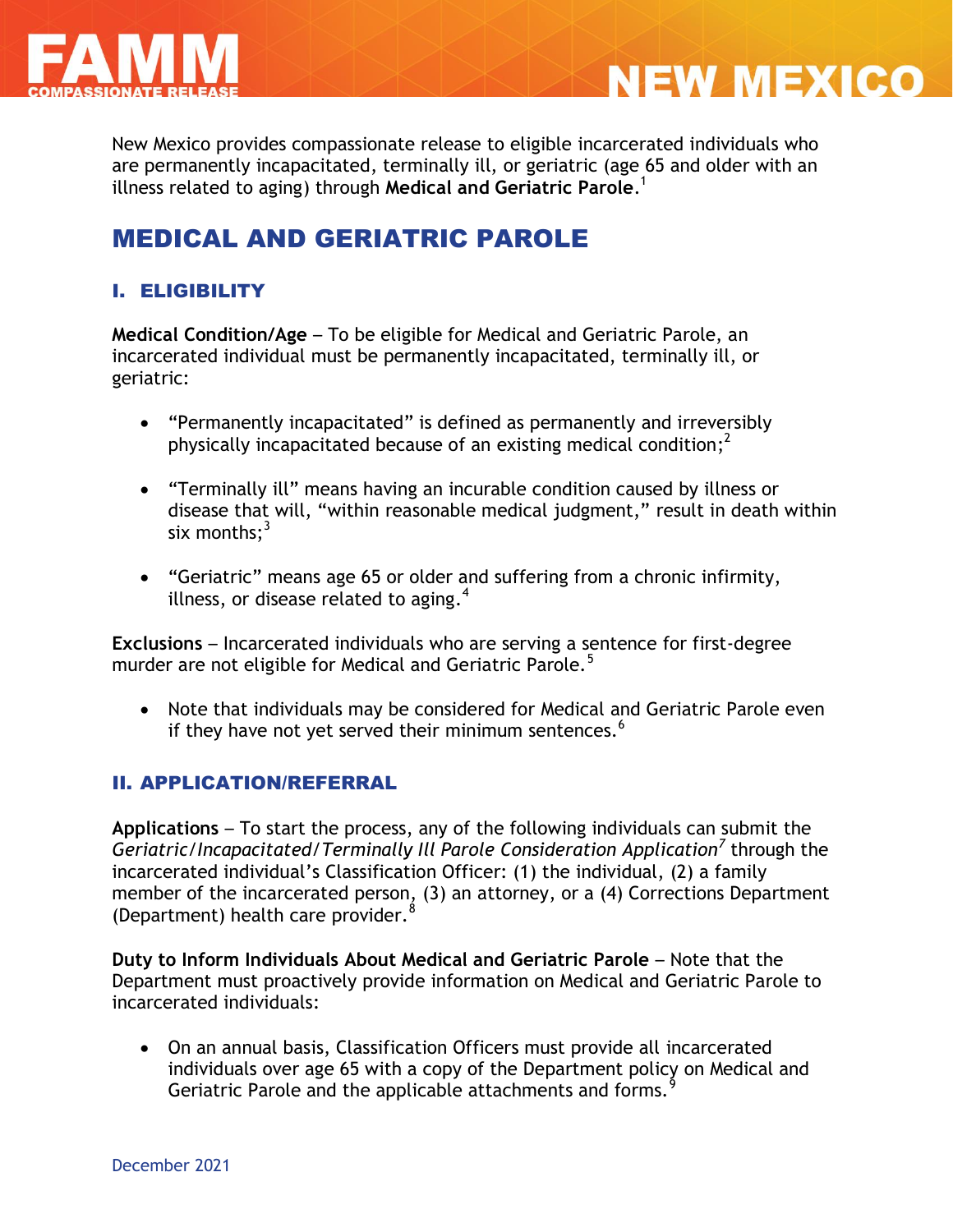- The Department must provide individuals arriving at long-term care and geriatric units with copies of the Medical and Geriatric Parole policies and forms during the orientation process and have them sign acknowledgement forms stating they received those documents.<sup>10</sup>
- Each correctional institution's law library must maintain a copy of the Medical and Geriatric Parole policies.<sup>11</sup>

## III. DOCUMENTATION AND ASSESSMENT

The Department must forward a Medical and Geriatric Parole application to the New Mexico Adult Parole Board (Parole Board) within 30 days of receiving it.<sup>12</sup>

**Review and Recommendation: Classification Officer** – The individual's Classification Officer reviews the completed application form, makes a recommendation, attaches any relevant documents, and forwards the application to the Medical Services Unit.<sup>13</sup>

**Review and Evaluation: Health Care Vendor Medical Director** – The health care vendor's Medical Director reviews the application, evaluates the individual's health status (including a review of all diagnostic tests and consultation reports), attaches any relevant medical records and a signed *Consent to Release Medical Information* form, and provides a "letter of review" to the Department Medical Director.<sup>14</sup>

**Review and Recommendations: Department Medical Director** – The Department Medical Director reviews the documentation, makes summary recommendations regarding the severity of the condition and any future medical needs, and forwards the documents to the Mental Health Unit.<sup>15</sup>

**Review and Recommendations: Mental Health Unit** – The Mental Health Unit reviews the application and considers whether the individual would constitute a danger to self or society if released. The Unit makes recommendations, attaches any relevant reports, and forwards the application to the Institutional/Unit Classification Supervisor.<sup>16</sup>

**Review and Progress Report: Classification Supervisor** – The Institutional/Unit Classification Supervisor reviews the application to make sure it is complete, attaches a progress report and any other relevant documents, and forwards everything to the facility's Warden.<sup>17</sup>

**Review and Comment: Warden** – The Warden reviews the application and all attached documentation and recommendations, adds comments, and forwards the application packet to the originating Classification Officer.<sup>18</sup>

**Worksheet Completion: Classification Officer** – The Classification Officer (or Warden-designated committee) reviews the packet, completes the *Medical Parole*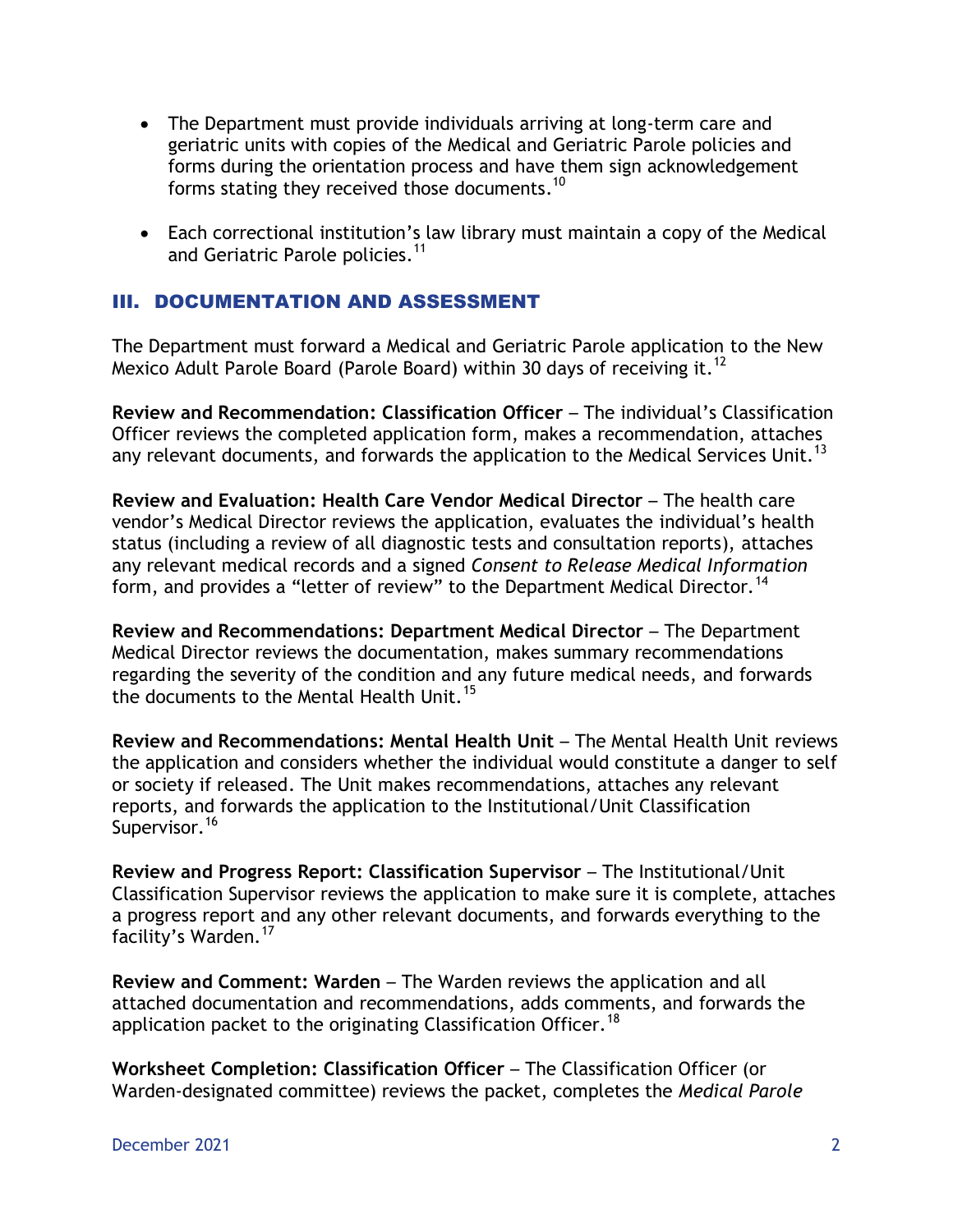*Application Worksheet,*<sup>19</sup> and sends the completed packet to the Department Secretary for comment.<sup>20</sup>

**Comment and Transmittal to Parole Board: Secretary** – The Department Secretary adds any relevant comments and sends the packet to the Parole Board for review.<sup>21</sup>

 The Secretary also sends a copy of all the materials to the Probation and Parole Division Field Office for immediate investigation.<sup>22</sup>

**Investigation: Probation and Parole Division** – The Probation and Parole Division investigates the parole plan to determine the individual's proposed residence, means of support and "accessibility" of support systems, level of required supervision, and any other appropriate factors.<sup>23</sup> It then forwards its investigation report to the Parole Board and provides a copy to the individual's Classification Officer before the Medical and Geriatric Parole hearing.<sup>24</sup>

## IV. DECISION-MAKING PROCESS

**Decision-Maker** – The New Mexico Adult Parole Board is responsible for deciding whether to grant or deny Medical and Geriatric Parole.<sup>25</sup>

**Decision Process** – Within 30 days of receiving an application and supporting documentation from the Corrections Department, the Parole Board must decide whether to grant Medical and Geriatric Parole.<sup>26</sup>

- Factors For an individual to be eligible, the Parole Board must find that (1) paroling the individual would be compatible with the welfare of society<sup>27</sup> and  $(2)$  the individual does not constitute a danger to self or society.<sup>28</sup> In making its determination, the Parole Board considers all of the following factors:<sup>29</sup>
	- o The person's age;
	- $\circ$  The severity of the illness, disease, or "infirmities";
	- $\circ$  A comprehensive health evaluation;<sup>30</sup>
	- o Institutional behavior;
	- o Level of risk for violence;
	- o Criminal history; and
	- o Alternatives to maintaining the individual in "traditional settings."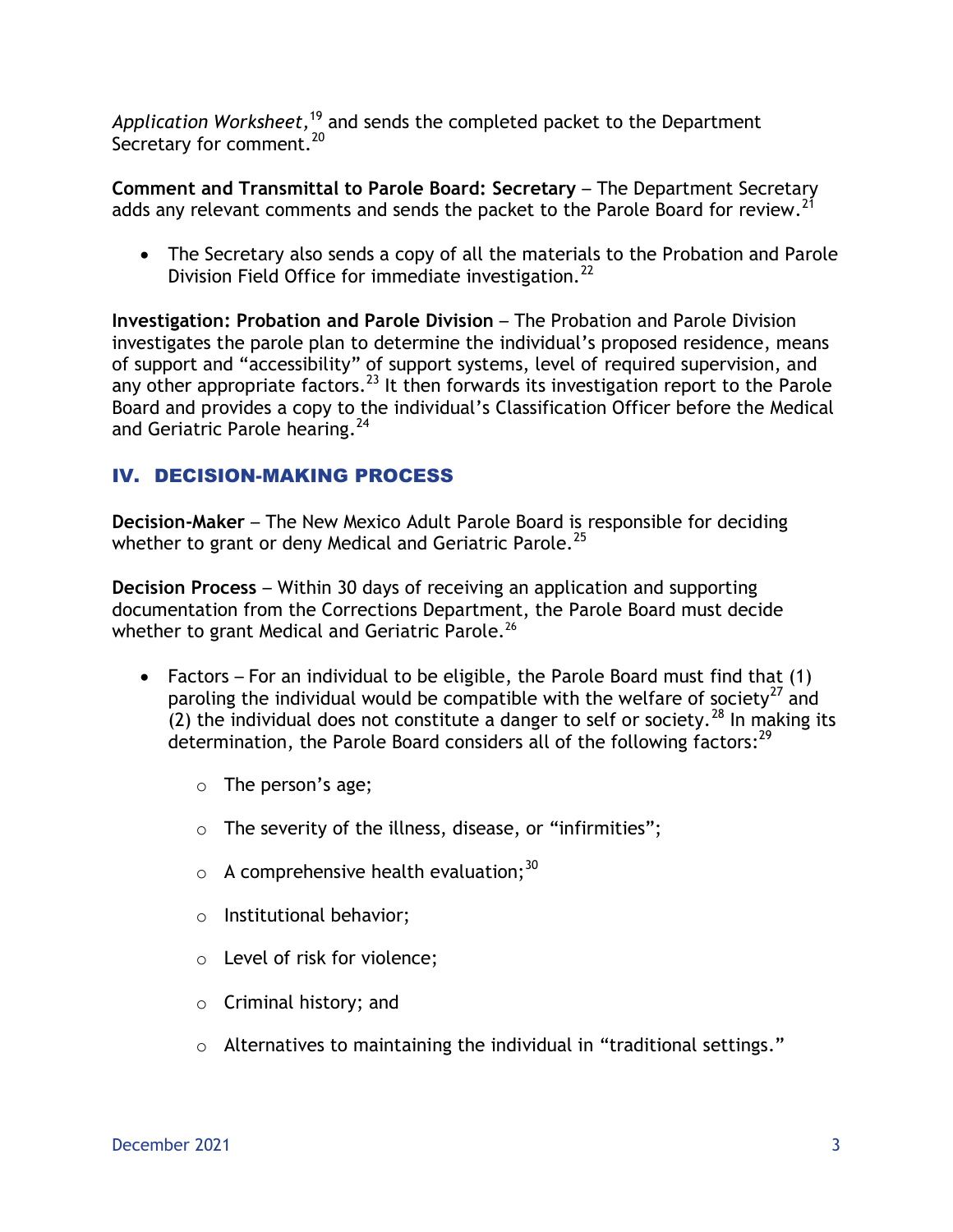- Hearing Department policy states that the Parole Board will hold hearings for individuals seeking Medical and Geriatric Parole but does not provide any details on whether those hearings are any different from the general parole hearings the Board holds.<sup>31</sup>
- Decision The Parole Board must inform an individual of its decision within five working days from the date of the hearing unless it requires more time to set parole conditions and consider an appropriate parole plan.<sup>32</sup>

#### **Conditions and Prerelease Planning**

- The Parole Board determines the terms and conditions of Medical and Geriatric Parole, including medical supervision and intervals of periodic medical evaluations.<sup>33</sup>
- The Probation and Parole Division investigates all parole plans prior to the individual's Parole Board hearing and looks at the individual's proposed residences, means of support and the accessibility of support systems, and the level of supervision required. $34$
- The Parole Board is required to develop a comprehensive discharge plan for each individual released under the Medical and Geriatric Parole program.<sup>35</sup> The *Medical Parole Application Worksheet* asks questions regarding the best environment, the person's mobility needs, and whether there are resources to support the plan.  $36$
- Department policy states that the Classification Supervisor must ensure that the individual participates in accelerated reentry planning.<sup>37</sup>

## V. POST-DECISION

**Denials and Appeal Rights** – Within 10 working days, the Parole Board must notify individuals if they are denied Medical and Geriatric Parole and provide the reasons for the decision.<sup>38</sup> Individuals who have been denied can reapply if they have additional information and/or if their medical conditions have worsened.<sup>39</sup>

**Supervision – The Parole Board determines the appropriate level of supervision.<sup>40</sup>** Once approved for parole, the Department will not release an individual until the Classification Officer makes phone contact with the appropriate Probation and Parole Officer to provide updated medical information, the date and time of departure, the person's mode of transportation, and any other relevant information.<sup>41</sup>

**Revocation/Termination** – The Medical and Geriatric Parole term is for the remainder of the individual's sentence. $42$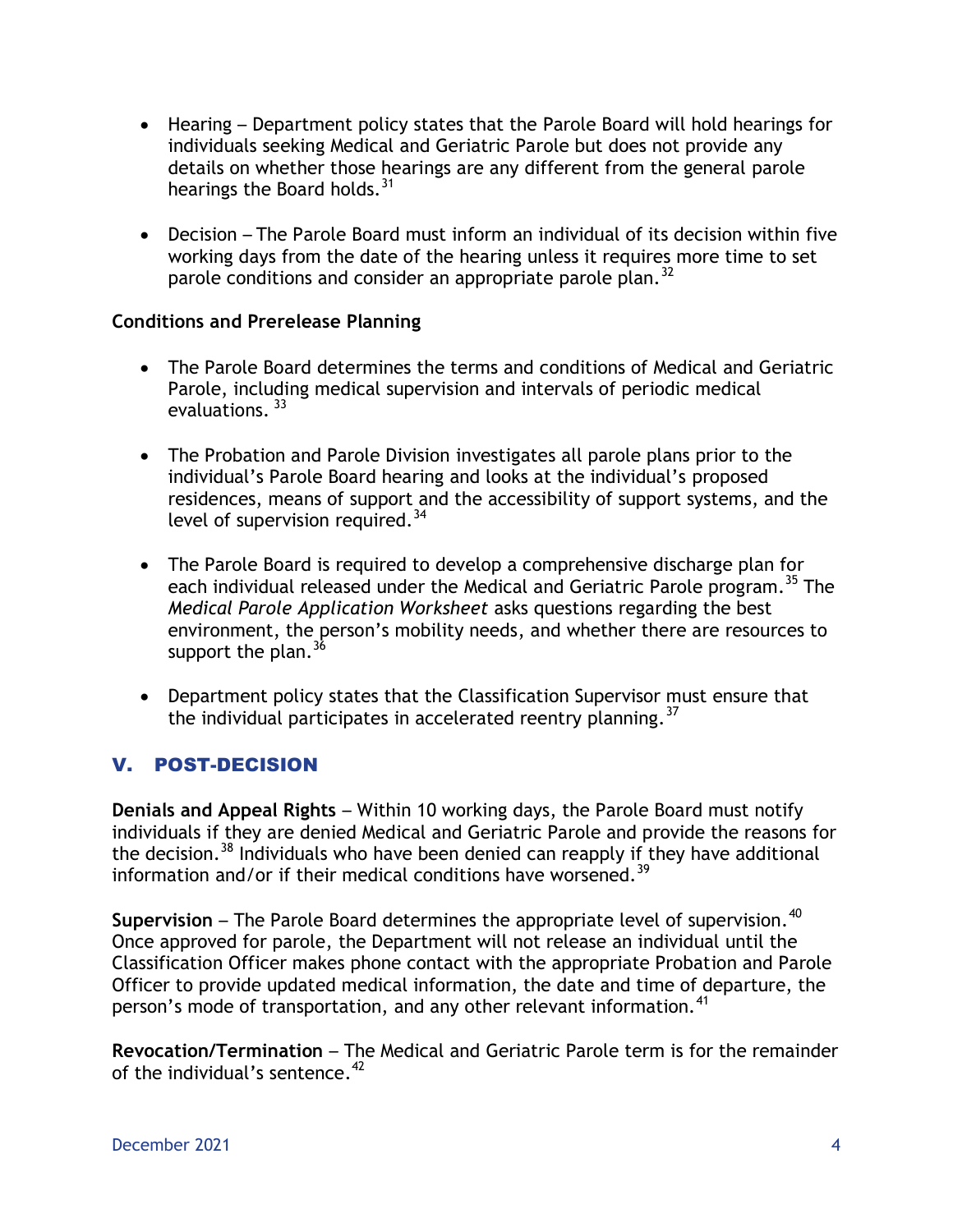- An individual with a determinate sentence serves the remainder of the basic sentence and parole period on Medical and Geriatric Parole.<sup>43</sup>
- An individual with an indeterminate sentence serves the remaining sentence on Medical and Geriatric Parole.<sup>44</sup>
- Individuals are not eligible for "good time" deductions while on Medical and Geriatric Parole.<sup>45</sup>
- The Parole Board can consider "early parole discharge" based on the supervising Probation and Parole Officer's recommendation.<sup>46</sup>

If the Board revokes Medical and Geriatric Parole, it will not reconsider the individual until two years after the date of revocation. $47$ 

**Effect of Medical and Geriatric Parole on Other Parole Eligibility** – Medical and Geriatric Parole consideration is in addition to any other parole for which the person may be eligible.  $48$ 

## VI. REPORTING/STATISTICS

The Parole Board is required to report the following information annually to the New Mexico Corrections Department and the New Mexico state legislature: (1) the number of applications for Medical and Geriatric Parole it receives; (2) the nature of applicants' illnesses, diseases, and conditions; (3) the reasons for denial of applications for Medical and Geriatric Parole; and (4) the number of persons on Medical and Geriatric Parole who have been returned to Department custody and the reasons for their returns. 49

In response to FAMM's request for information, the Parole Board reported the following statistics:

- In FY 2019, there were 10 individuals who applied for Medical and Geriatric Parole; the Parole Board granted one application, denied seven applications, and discharged two because the individuals died.<sup>50</sup>
- In FY 2020, there were 11 individuals who applied for Medical and Geriatric Parole; the Parole Board granted one application, denied nine applications, and discharged one because the individual died. $51$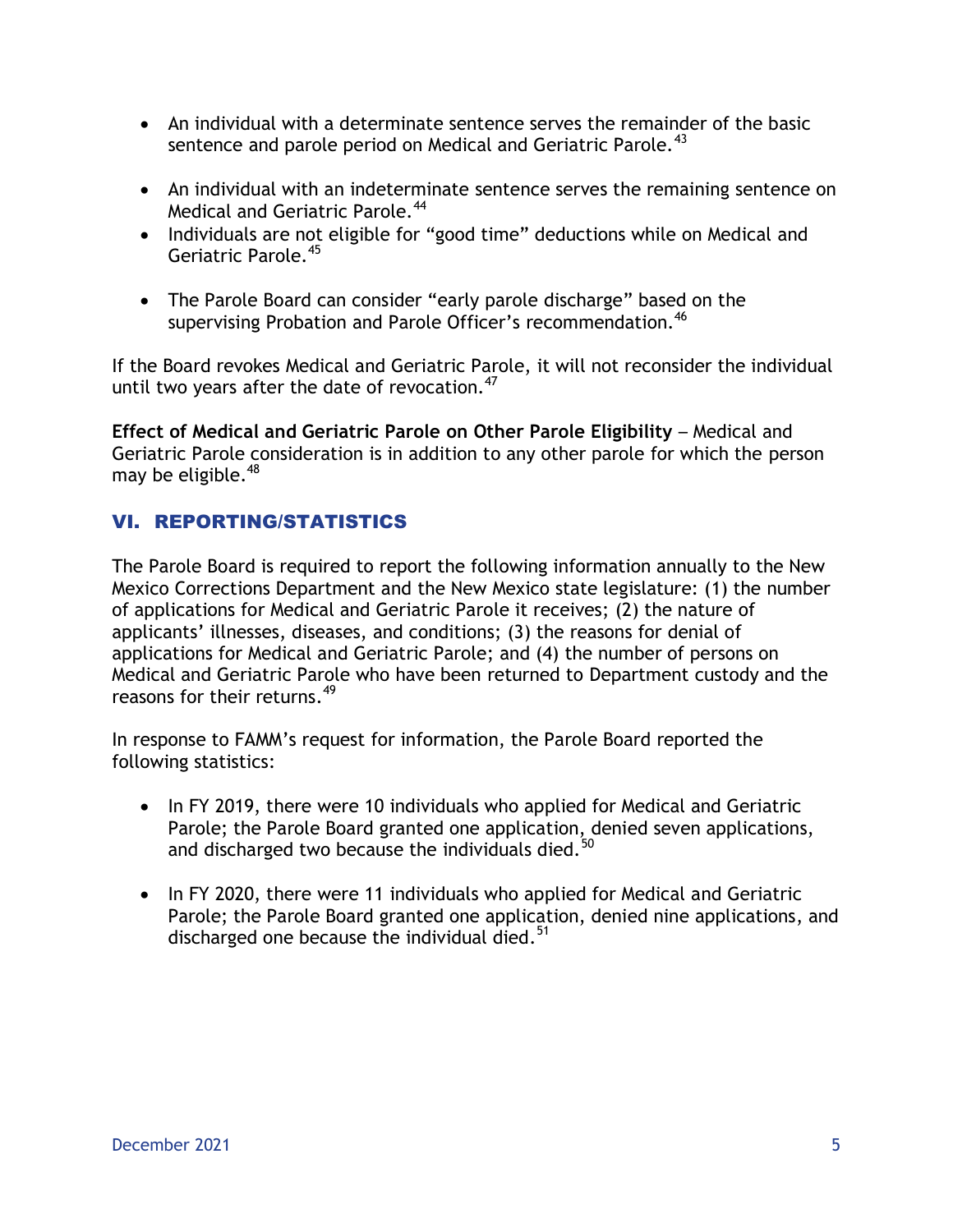# NEW MEXICO COMPASSIONATE RELEASE PRIMARY LEGAL SOURCES

## MEDICAL AND GERIATRIC PAROLE

#### **Statute**

New Mexico Statutes, § 31-21-25.1 (2021), available through the New Mexico Compilation Commission, [https://nmonesource.com/nmos/nmsa/en/nav\\_date.do,](https://nmonesource.com/nmos/nmsa/en/nav_date.do) by searching for Chapter 31, Article 21, Section 25.1.

#### **Agency Policy**

New Mexico Corrections Department Policy CD-050400, Parole of Geriatric, Permanently Incapacitated, or Terminally Ill Inmates (Aug. 31, 2018), [https://cd.nm.gov/wp](https://cd.nm.gov/wp-content/uploads/2021/05/CD-050400-Parole-of-Geriatric-Permanently-Incapacitated-or-Terminally-Ill-Inmates.pdf)[content/uploads/2021/05/CD-050400-Parole-of-Geriatric-Permanently-Incapacitated-or-Terminally-](https://cd.nm.gov/wp-content/uploads/2021/05/CD-050400-Parole-of-Geriatric-Permanently-Incapacitated-or-Terminally-Ill-Inmates.pdf)[Ill-Inmates.pdf.](https://cd.nm.gov/wp-content/uploads/2021/05/CD-050400-Parole-of-Geriatric-Permanently-Incapacitated-or-Terminally-Ill-Inmates.pdf)

New Mexico Corrections Department Policy CD-050401, Application Procedures for Probation/Parole of Geriatric, Permanently Incapacitated, or Terminally Ill Inmates (Aug. 31, 2018), [https://cd.nm.gov/wp-content/uploads/2021/05/CD-050400-Parole-of-Geriatric-Permanently-](https://cd.nm.gov/wp-content/uploads/2021/05/CD-050400-Parole-of-Geriatric-Permanently-Incapacitated-or-Terminally-Ill-Inmates.pdf)[Incapacitated-or-Terminally-Ill-Inmates.pdf.](https://cd.nm.gov/wp-content/uploads/2021/05/CD-050400-Parole-of-Geriatric-Permanently-Incapacitated-or-Terminally-Ill-Inmates.pdf)

\* Note that although these are two separate Corrections Department policies, they share the same URL because both are included in the same online document.

# NOTES

\* *Id. means see prior note.*

<sup>1</sup> N.M. Stat. § 31-21-25.1; New Mexico Corrections Department Policy (Department Policy) CD-050400, Parole of Geriatric, Permanently Incapacitated, or Terminally Ill Inmates; Department Policy CD-050401 Application Procedures for Probation/Parole of Geriatric, Permanently Incapacitated, or Terminally Ill Inmates.

 $2$  N.M. Stat. § 31-21-25.1 (F) (2); Department Policy CD-050400, Definitions, § (B). Note that the policy says the permanently incapacitating condition must be "medically-certified."

 $3$  N.M. Stat. § 31-21-25.1 (F) (3); Department Policy CD-050400, Definitions, § (C).

 $4$  N.M. Stat. § 31-21-25.1 (F) (1); Department Policy CD-050400, Definitions, § (A).

 $5$  N.M. Stat. § 31-21-25.1 (A) (6); Department Policy CD-050400, Applicability.

<sup>6</sup> N.M. Stat. § 31-21-25.1 (B).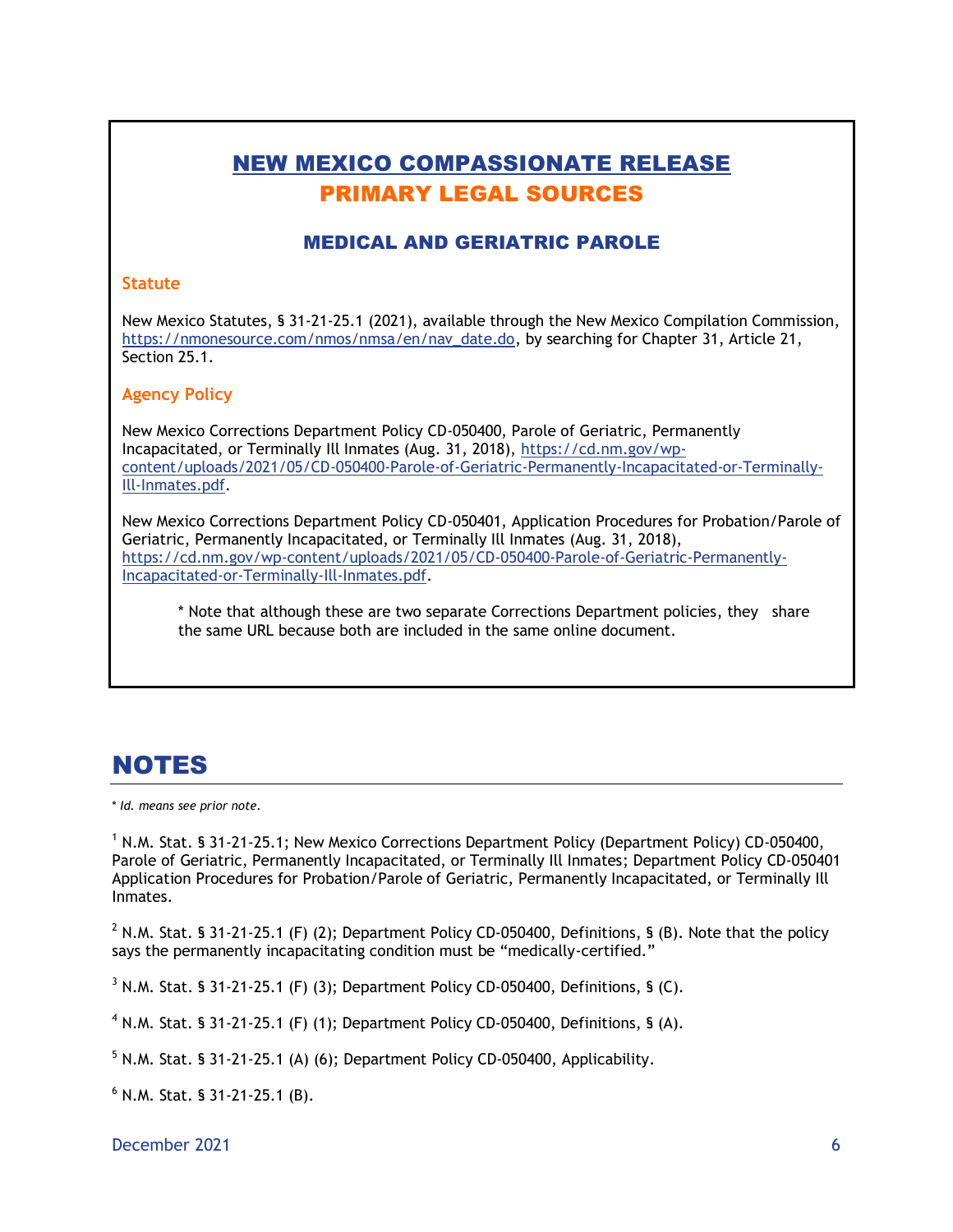<sup>7</sup> Department Policy CD-050401, Attachment A.

<sup>8</sup> N.M. Stat. § 31-21-25.1 (A) (1).

<sup>9</sup> Department Policy CD-050400, Policy.

<sup>10</sup> Department Policy CD-050400, Policy; Department Policy CD-050401, Attachment C.

<sup>11</sup> Department Policy CD-050400, Policy.

<sup>12</sup> N.M. Stat. § 31-21-17.1.

 $13$  Department Policy CD-050401, Procedures, § (A) (2).

<sup>14</sup> Id. at § (A) (3), referencing *Consent to Release Medical Information* form (CD-171401-A), available at https://cd.nm.gov/wp-content/uploads/2019/06/CD-171400.pdf.

 $15$  Id. at § (A) (4).

 $16$  Id. at § (A) (5).

 $17$  Id. at § (A) (6).

 $18$  Id. at § (A) (8).

<sup>19</sup> Id. at Attachment B.

 $20$  Id. at § (A) (9).

 $21$  Id.

 $22$  Id.

<sup>23</sup> Id. at § (B) (1), referencing Department Policy CD-052600, Probation and Parole Division Placement Investigations, [https://cd.nm.gov/wp-content/uploads/2021/02/CD-052600.pdf.](https://cd.nm.gov/wp-content/uploads/2021/02/CD-052600.pdf)

 $24$  Id. at § (B) (2).

 $25$  N.M. Stat. § 31-21-25.1 (A) (6).

 $26$  Id. at (A) (4).

 $27$  Id. at (A) (6).

 $28$  Id. at (F) (1) through (F) (3).

<sup>29</sup> Id. at  $(E)$  (1) through  $(E)$  (7).

<sup>30</sup> Note that the Parole Board can ask for specific medical evidence or additional "reasonable" medical examinations. Id. at (C).

 $31$  Id. at (B) (2). Note the general parole rules are in N.M. Stat. § 31-21-10 but specifically state they do not apply to individuals applying for Medical and Geriatric Parole. N.M. Stat. § 31-21-10 (G).